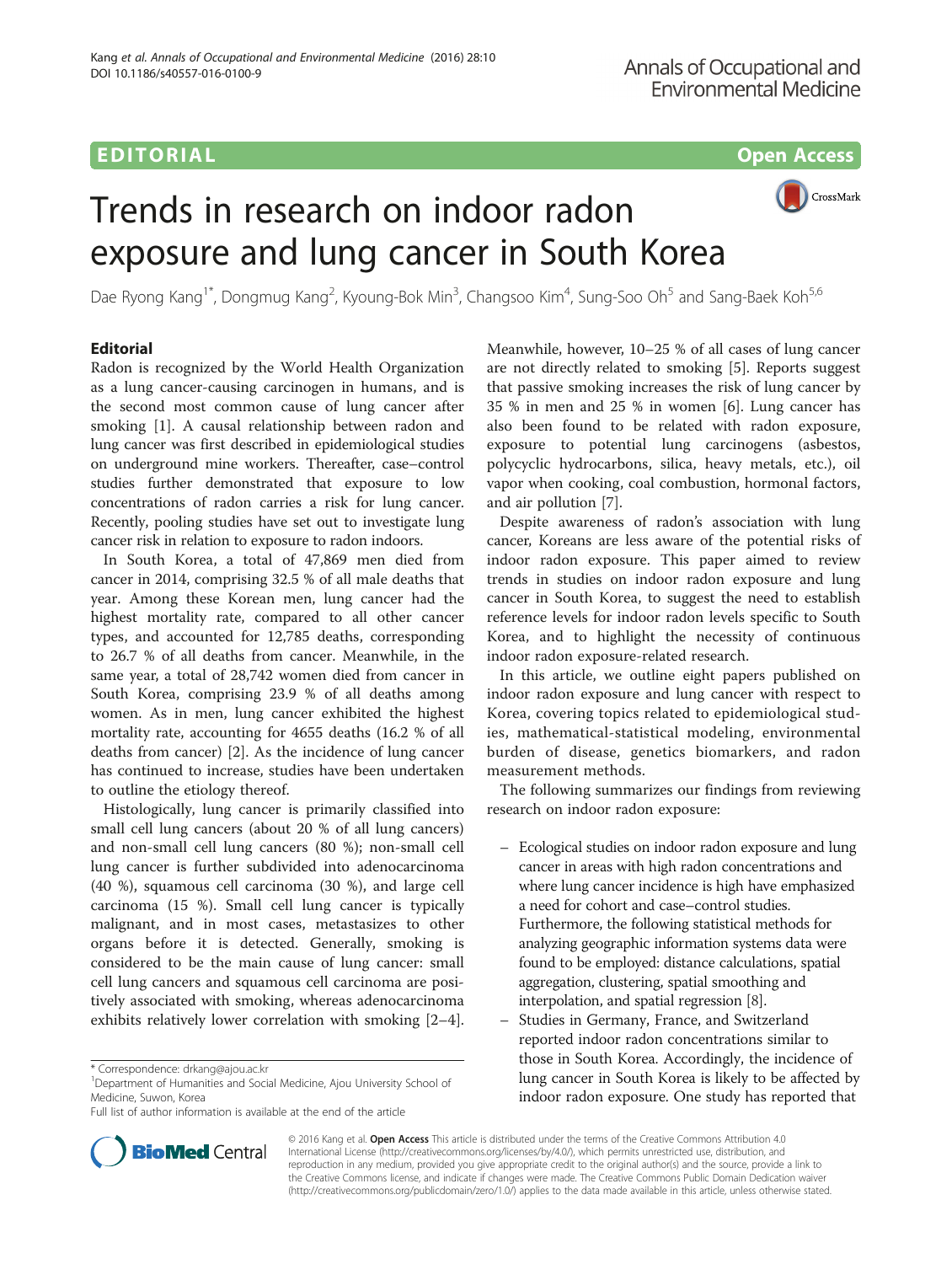<span id="page-1-0"></span>about 5 % of all cases of lung cancer in South Korea might be attributable to radon [9]. Another study in Korea analyzed lung cancer-related mortality by region from 2000–2002 in relation to mean radon concentrations for 16 regions from 1989–2009 through a risk modeling method, using exposure, age, and duration, as well as exposure, age, and concentration. Their results were similar to those in other international studies. Most international studies have been designed as case–control studies, although cohort studies on the association between indoor radon and lung cancer have been conducted. These cohort studies have investigated the contribution of radon to lung cancer incidence using modeling methods. Nevertheless, there has been no such cohort study in South Korea so far.

- Upon reviewing whether residential radon exposure is associated with an increased risk for developing lung cancer and is regulated by genetic polymorphism in lung cancer in never smokers (LCINS) [[10](#page-2-0)], we suggest that next-generation sequencing (NGS) may enable the detection of lung cancer-related genetic mutations in LCINS patients exposed to radon. Optimizing exom sequencing for use in NGS platforms is needed to analyze LCINSrelated genes in normal and lung cancer tissues.
- To outline factors affecting indoor radon levels, mathematical models should be designed to apply time-dependent functions for indoor radon concentrations, and stochastic models await development. Applying the dynamic model of Radon Generation, Entry, and Accumulation indoors (RAGENA), which describes all known sources of radon, including soil, building materials, and water, it may be possible to obtain a mathematical model with which to estimate indoor radon concentrations [\[11\]](#page-2-0).
- In reviewing the environmental burden of disease (EBD) attributable to residential radon exposure, we found that smoking status modifies the risk of lung cancer associated with radon; however, EBD among never smokers has not been explored [\[12\]](#page-2-0). Furthermore, no study has attempted to estimate the EBD of residential radon among never smokers in South Korea. As well, although residential radon exposure levels vary depending on the age of a building, studies have failed to account for the age of buildings in their assessments. In conclusion, studies that reflect disability weights and the age of buildings in Korea are required to obtain more precise estimates of the EBD of radon exposure indoors.
- Investigating and comparing methods of radon measurement, we noted that USA and Canada employ similar methods thereof in primary and

secondary testing. In the UK, only long-term radon measurements are taken with seasonal adjustments [[13](#page-2-0)]. In South Korea, both long-term and short-term measurements are taken in only primary testing. Standardization and improvement of domestic radon measurement methods still need to be studied.

Radon is invisible and a threat to human health. However, awareness about radon and its effects on humans is remains low among the general public. Hence, further studies to obtain accurate information with which to increase awareness about radon are needed. Currently, for Korea, data have been acquired from investigations of radon levels throughout the country, and though they could potentially be useful, indoor radon levels have not been measured in detail. Thus, if such data become available and the relationships between indoor radon exposure and lung cancer are effectively evaluated, it should be possible to set reference levels for indoor radon concentrations and to establish relevant mitigation policies and environmental health policies in South Korea. We suspect that such measures would help reduce the incidence of lung cancer and raise the quality of life of people throughout the nation.

#### Author details

<sup>1</sup>Department of Humanities and Social Medicine, Ajou University School of Medicine, Suwon, Korea. <sup>2</sup> Department of Occupational and Environmental Medicine, Pusan National University, Yangsan Hospital, Yangsan, Korea. <sup>3</sup>Department of Preventive Medicine, College of Medicine, Seoul National University, Seoul, Korea. <sup>4</sup> Department of Preventive Medicine, Yonsei University College of Medicine, Seoul, Korea. <sup>5</sup>Department of Occupational and Environmental Medicine, Wonju Severance Christian Hospital, Wonju College of Medicine, Yonsei University, Wonju, Korea. <sup>6</sup>Department of Preventive Medicine and Institute of Occupational and Environmental Medicine, Wonju College of Medicine, Yonsei University, Wonju, Korea.

### Received: 3 March 2016 Accepted: 3 March 2016 Published online: 08 March 2016

#### References

- 1. International Agency for Research on Cancer. Monographs on the evaluation of carcinogenic risk to humans: man-made mineral fibres and radon. Lyon, France: International Agency for Research on Cancer; 1998.
- 2. National Cancer Information Center. Cancer facts and figures 2014 in the Republic of Korea. Korea. 2015. p. 9.
- 3. Parkin DM, Bray F, Ferlay J, Pisani P. Global cancer statistics. CA Cancer J Clin. 2005;55:74–108.
- 4. WHO. International statistical classification of diseases and related health problems. Lyon, France: WHO; 2004.
- 5. Sainz C, Dinu A, Dicu T, Szacsvai K. Comparative risk assessment of residential radon exposures in two radon-prone areas, ŞŞtei (Romania) and Torrelodones (Spain). Sci Total Environ. 2009;407(15):4452–60.
- 6. Vineis P, Alavanja M, Buffler P, et al. Tobacco and cancer: recent epidemiological evidence. J Natl Cancer Inst. 2004;96:99–106.
- 7. Samet JM, Avila-Tang E, Boffetta P, Hannan LM, Olivo-Marston S, Thun MJ, et al. Lung cancer in never smok-ers: clinical epidemiology and environmental risk factors. Clin Cancer Res. 2009;15:5626–45.
- 8. Auchincloss AH, Gebreab SY, Mair C, Roux AVD. A review of spatial methods in epidemiology, 2000–2010. Annu Rev Public Health. 2012;33:107–22.
- 9. Oh SS, Koh SB, Yong SJ. Radon and environmental diseases. J Korean Med Assoc. 2012;55(3):223–9.